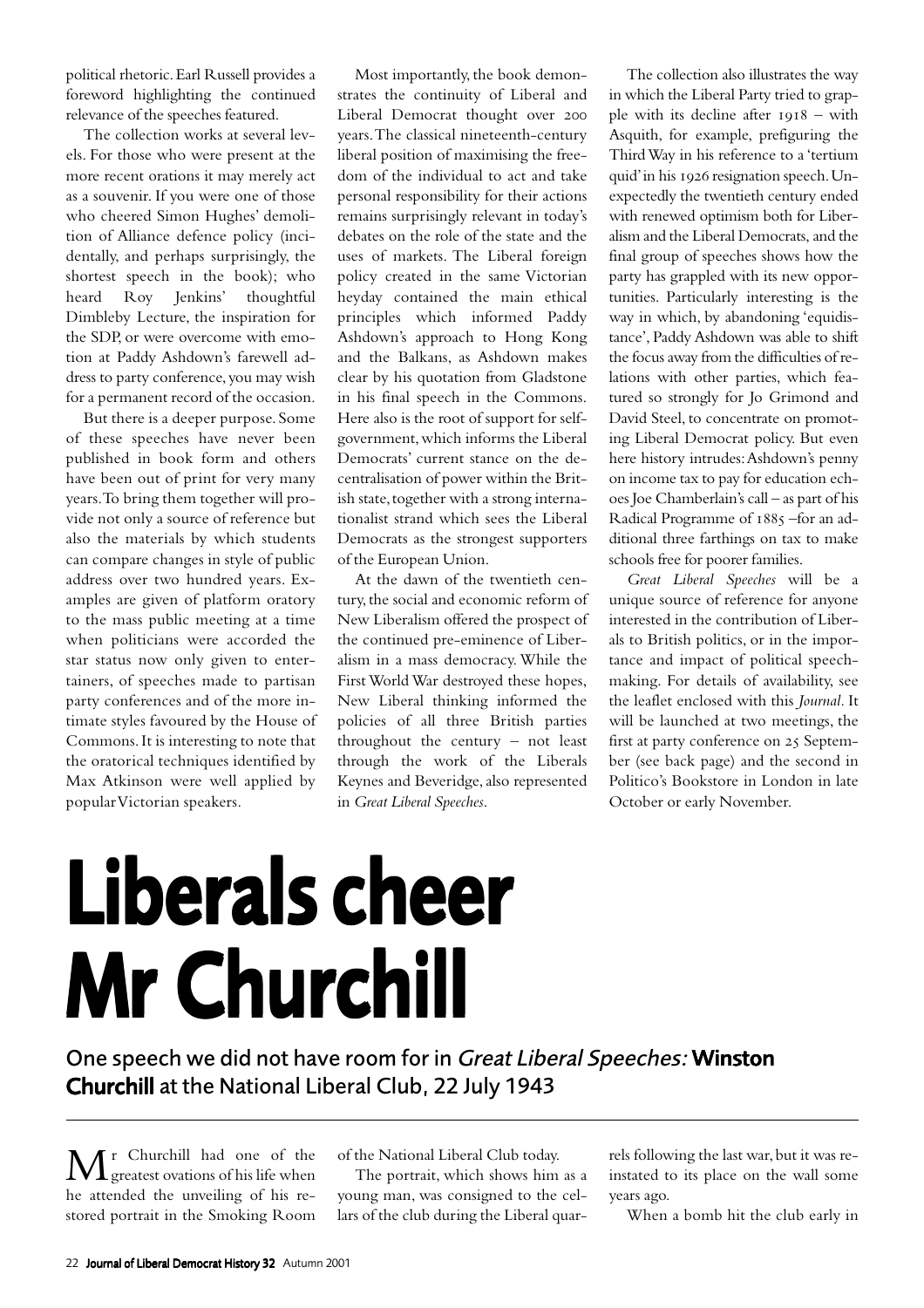1941 the bottom portion of the picture was damaged. It has now been skilfully restored, and it was formally unveiled in the presence of Mr and Mrs. Churchill at a ceremony presided over by Lord Crewe.

Members of the Club, some of whom had been waiting an hour and a half in the Smoke Room in order to be present at the ceremony, stood cheering Mr Churchill for several minutes.

The Prime Minister said that in some ways the occasion seemed to him like old times.

'I am very greatly honoured to have been invited here today and to sit again beside my old colleague in several administrations, Lord Crewe, whose broad, consistent outlook has been a help to many in the troublous years through which we have passed and to receive at the hands of the National Liberal Club, with apparently the full authority of all its members, this very great compliment of seeing unveiled a portrait which has survived alike the vicissitudes of politics and the violence of the enemy.

My mind goes back to the days of my earlier life and when I first found effective political contact with the Liberal Party. In those days they gained, after a lapse of, many years, political power and at that period – I am talking of  $1906 - it$  seemed that many of the causes which had brought Liberalism into being as a dominant force had already been achieved.

The shackles had been struck off the slaves, career was open to talent, the barriers of class and privilege were being struck down with great rapidity or had indeed already been removed. The rights of small nations and the principles of tradition which animate nationalities were all recognising an ever greater measure of respect.

In many ways when the Liberal Government of 1905-06 came into power it surveyed a scene in which many of the great tasks with which Mr Gladstone had been associated had already been achieved, and then it was that that Government came forward and under the active inspiration and energy of Mr Lloyd George brought forward that long succession of social laws, of insurance of all kinds, of old age pensions, invalidity,

of labour exchanges, trade board and all that great field of social legislation in which Liberalism found a most fertile and practical work to do and which has gone steadily forward, altering the entire life of the people of this country, and will continue.

It is not finished yet and has still greater and finer scope to take.

There was the very remarkable fact that Liberal forces in this country, when for the moment the principles of liberty seemed to be well established, turned to this warmer, more practical sphere of social reform, and they undoubtedly gave to the whole legislation and life of our land an entirely new and beneficent character.

Time passed, and terrible wars swept across the world, wars utterly abhorrent to all (the conceptions of Victorian days), wars not to be conceived in their horror, in their brutality, in their grim ruthlessness, inevitable ruthlessness, by the statesmen of the days of the last century.

But these wars, as they have moved in their course, have thrown the Liberal Party back upon its earliest inspiration, namely, human liberty and duty, the inescapable duty of free men to defend the soil on which they live and to govern themselves in accordance with their desires, conceptions and traditions.

Thus the flame of liberty has burned, and thus the Liberal Party has entered most fully into this struggle with that flame burning, with that torch which went on ahead, that torch of freedom which we shall never allow to be extinguished.

Not only is the sword drawn in a generous cause, commanding the efforts of all, not only is the liberation of all these subjugated and enslaved countries a cause for which every man in whose breast Liberal instincts are implanted burns, not only does that move forward but we see that in days to come, and even at the present time, much more exact definitions will have to be established about the rights of the individual and about the relations of the individual to the great framework of the state which, as I hold, must have as its highest purpose the safeguarding of those individual rights and the reconciling of the freedom of each with the broad general interests of the community.

Therefore it seems to me that across these vicissitudes and storms which we have lived through, through which we have survived, which a large part of this building has successfully withstood, after all these shocks and violences and through them all, there has been a steady theme of Liberalism which has broadened out among other parties and which has given to those who have followed it all their lives a feeling of continuous fruitful exercise and effort.

And it seems to me that after this war is over there will be other tasks to do. There will be great tasks of rebuilding, there will be great tasks of securing the advance of our ideas and not letting it be swept back by mere tides of lassitude, exhaustion or reaction.

A steady advance of rising ideas, cultivated and regimented and brought forward, must be maintained, and among them an exact definition of the relations of the individual in regard to the state will play a part in which Liberal conceptions must exercise a most important sway.

In the rebuilding of this country none has a right to stand aside, except on grounds of intellectual or moral scruple, and content himself with a purely critical attitude, taking the form of throwing brickbats at the toiling workers, and I look forward in the future to not only the Liberal theme but Liberal activities playing a great part in the reconstruction and consolidation of our country in the gains which it will have made through this hard and long trial.

I must tell you that I feel a great emotion at your kindness to me, and I feel greatly honoured that my portrait should be hung on these walls along with men I have known and worked with in formative years of British political life.

Your welcome to me and the great kindness with which you have treated me and my wife will ever be gratefully cherished in my memory.'

When Mr Churchill finished his speech members of the Club sang 'For he's a jolly good fellow'.

A luncheon in honour of Mr and Mrs. Churchill, presided over by Lord